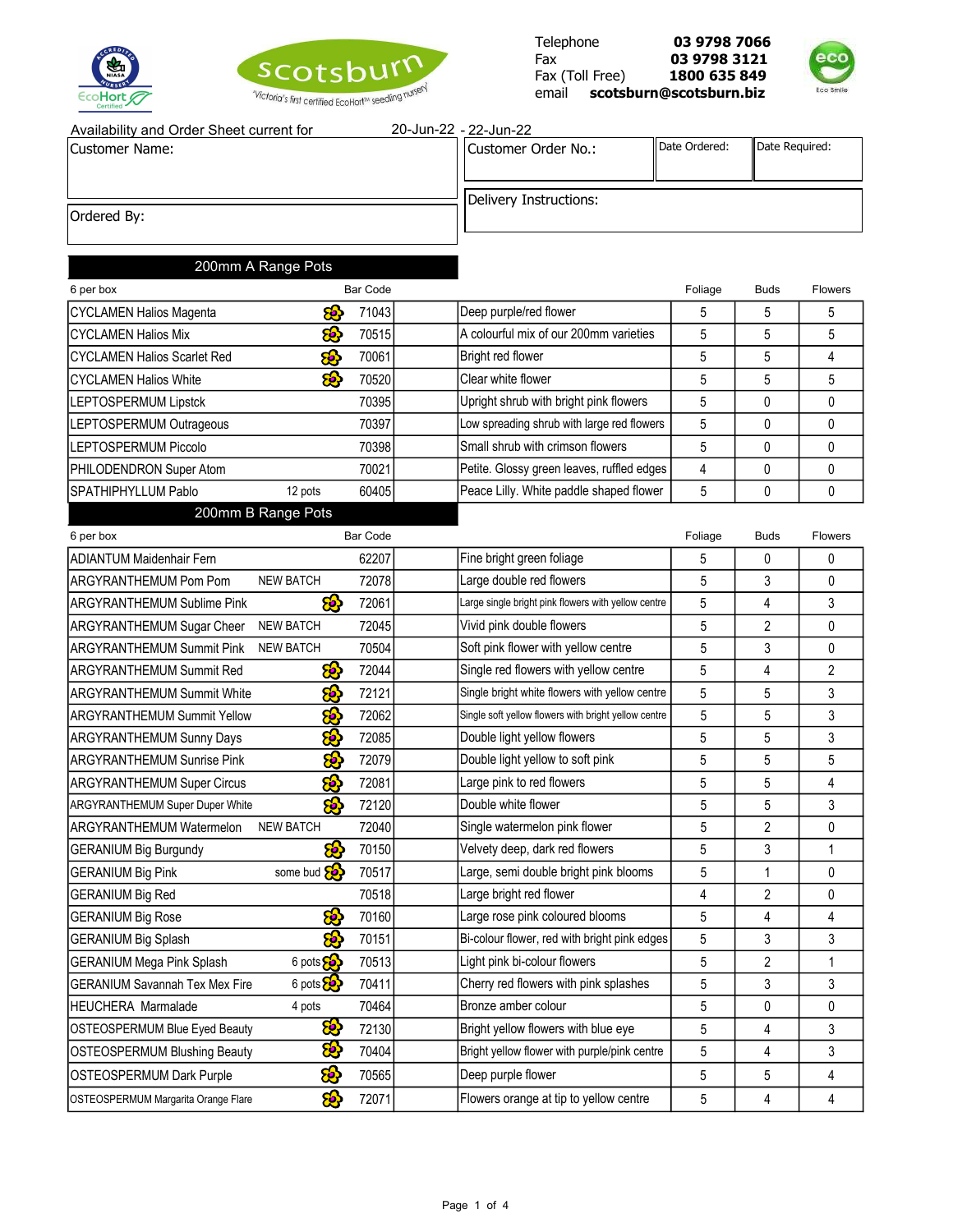





### Customer Name:

Availability and Order Sheet current for 20-Jun-22

| 200mm B Range Pots Continued               |                                                         |                 |                                                  |         |             |                |
|--------------------------------------------|---------------------------------------------------------|-----------------|--------------------------------------------------|---------|-------------|----------------|
| 6 per box                                  |                                                         | <b>Bar Code</b> |                                                  | Foliage | <b>Buds</b> | <b>Flowers</b> |
| <b>OSTEOSPERMUM Serenity Red</b>           | 16 pots $\left\{\begin{matrix}6\\7\end{matrix}\right\}$ | 72052           | Deep red flowers                                 | 5       | 5           | 5              |
| <b>OSTEOSPERMUM Serenity Rose Magic</b>    | ෂ                                                       | 72049           | Rose daisy flower                                | 5       | 4           |                |
| <b>IOSTEOSPERMUM Sunset Shades</b>         | 8 <mark>8</mark>                                        | 72096           | Mix of yellow, orange and red shades             | 5       | 5           |                |
| <b>OSTEOSPERMUM Sunshine Beauty</b>        | æ.<br><b>NEW</b>                                        | 72055           | Flower with orange edges fading to yellow centre | 5       | 3           | 2              |
| <b>OSTEOSPERMUM Voltage Yellow</b>         | ස                                                       | 72051           | Bright yellow daisy flower                       | 5       | 4           | 3              |
| <b>OSTEOSPERMUM White with Blue Eye</b>    | æ                                                       | 72109           | White flower with blue centre                    | 5       | 5           |                |
| <b>IPELARGONIUM Solstice Bordeaux</b>      |                                                         | 70506           | Dark red blooms with deep pink edges             | 5       | $\Omega$    |                |
| <b>IPELARGONIUM Solstice Chocolate</b>     |                                                         | 70509           | Deep burgundy red blooms                         | 5       | $\Omega$    |                |
| <b>PELARGONIUM Solstice Purple</b>         |                                                         | 70324           | Velvety purple blooms with dark centre           | 5       | 0           |                |
| <b>IPELARGONIUM Solstice Red</b>           |                                                         | 70510           | Deep red blooms                                  | 5       | $\Omega$    |                |
| <b>IPELARGONIUM Solstice Salmon Shades</b> |                                                         | 70328           | Bright pink and salmon blooms                    | 5       | $\Omega$    | $\Omega$       |
| <b>IPLECTRANTHUS Velvet Idol</b>           |                                                         | 70128           | Purple/Blue flowers                              | 5       | 4           |                |

| 125mm A Range pots              |            |                                   |         |             |                |
|---------------------------------|------------|-----------------------------------|---------|-------------|----------------|
| 12 per box                      | Bar Code   |                                   | Foliage | <b>Buds</b> | <b>Flowers</b> |
| <b>ICYCLAMEN Metis Mini Mix</b> | 70060      | Mixed colours                     |         |             |                |
| ICYCLAMEN Silverado Mix         | æ<br>70065 | Mixed colours with silver foliage |         |             |                |

| 270mm Hanging Baskets B Range |                         |          |  |                                                      |              |             |                |
|-------------------------------|-------------------------|----------|--|------------------------------------------------------|--------------|-------------|----------------|
| 2 per box                     |                         | Bar Code |  |                                                      | Foliage      | <b>Buds</b> | <b>Flowers</b> |
| <b>GERANIUM Big Burgundy</b>  | 6 baskets $\mathcal{E}$ | 74062    |  | Velvety deep red foliage                             | <sub>5</sub> | 4           |                |
| <b>GERANIUM Big Pink</b>      |                         | 74065    |  | Large, semi double bright pink blooms                |              | 4           |                |
| <b>GERANIUM Big Red</b>       |                         | 74058    |  | Bright red blooms                                    | 5            | 4           |                |
| <b>GERANIUM Big Rose</b>      |                         | 74073    |  | Large rose pink coloured blooms                      | 4            | 4           |                |
| <b>GERANIUM Big Splash</b>    |                         | 74063    |  | Bi-colour flower, red with bright pink edges         | 5            | 4           |                |
| <b>KALANCHOE Trailing</b>     |                         | 74019    |  | Trailing succulent with masses of orange-red flowers | 4            | 5           |                |

| 200mm C Range pots                  |                     |          |  |  |  |  |
|-------------------------------------|---------------------|----------|--|--|--|--|
| 6 per box                           |                     | Bar Code |  |  |  |  |
| <b>DIGITALIS Dalmation Lavender</b> | No spike            | 60049    |  |  |  |  |
| <b>DIGITALIS Dalmation Peach</b>    | No Spike            | 60046    |  |  |  |  |
| <b>DIGITALIS Dalmation Rose</b>     | No spike            | 60048    |  |  |  |  |
| <b>DIGITALIS Dalmation White</b>    | <b>Buds forming</b> | 60047    |  |  |  |  |
| <b>LAVENDER Super French</b>        | <b>Buds forming</b> | 70120    |  |  |  |  |

| 200mm D Range Edibles  |          |
|------------------------|----------|
| 6 per box              | Bar Code |
| CORIANDER Slow Bolting | 60512    |
| DILL                   | 62123    |
| <b>PARSLEY Afro</b>    | 62169    |
| <b>PARSLEY Italian</b> | 62170    |

## *Ordering from Scotsburn*

*Evergreen Connect is the most accurate and efficient way to order from us.*

*For the relatively short time we have been using it has already proved itself to be vastly more reliable than emails or faxes, we just don't make errors when entering orders.*

> *We strongly recommend you utilise their system evergreenconnect.com.au*

*You can order from Scotsburn without registering with Evergreen Connect but again, we recommend registering as it makes the process even more efficient and allows you to track your purchases and access suppliers Australia wide. It costs a small amount of money per year, but it looks like a worthwhile investment.*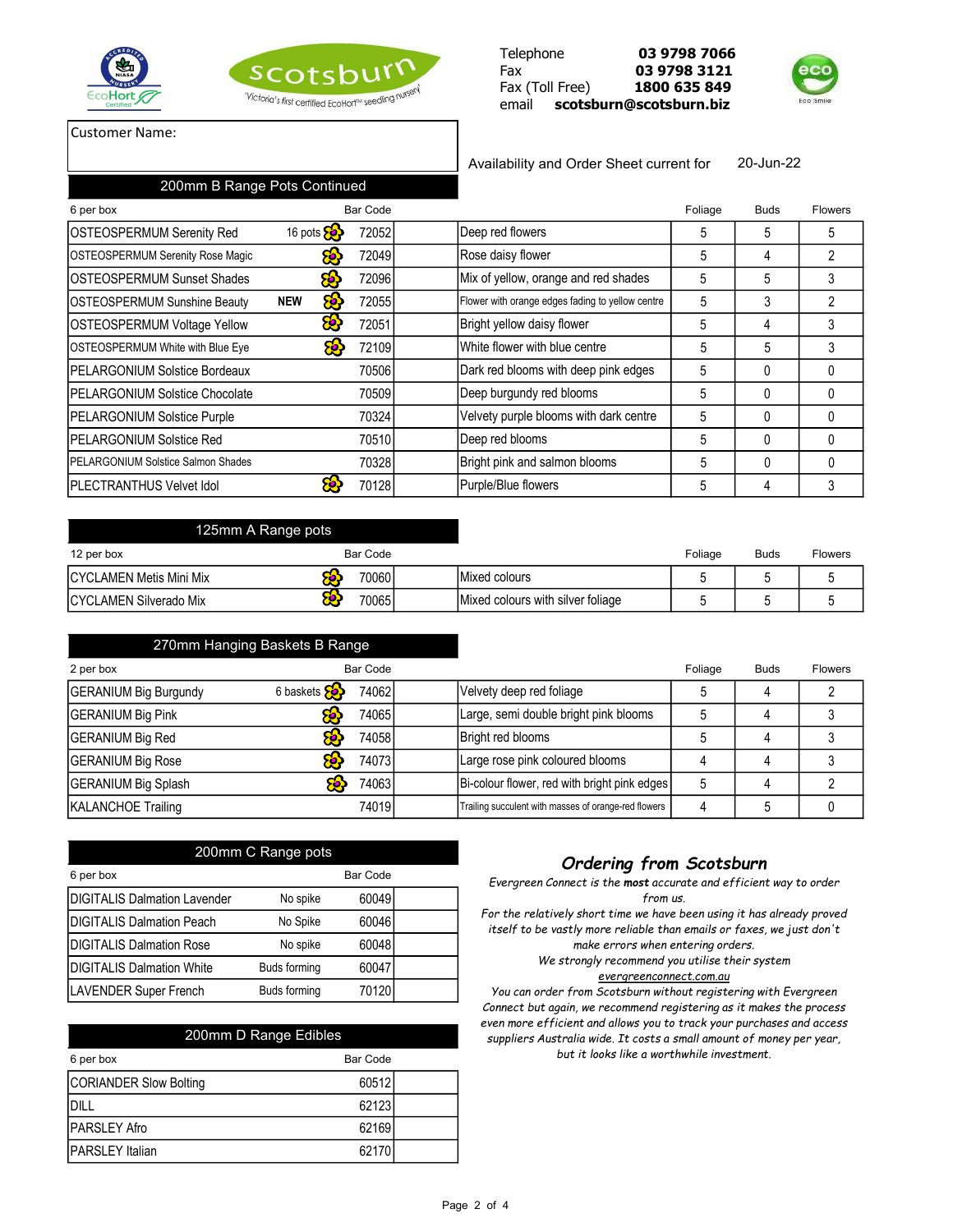





Customer Name:

#### Availability and Order Sheet current for 20-Jun-22

| 200mm B Range Pots Edible             |            |                 | 6 per box                             |                                 | <b>Bar Code</b> |
|---------------------------------------|------------|-----------------|---------------------------------------|---------------------------------|-----------------|
| 6 per box                             |            | <b>Bar Code</b> | PANSY Blue Moon                       | <mark>හි</mark>                 | 60633           |
| PASSIONFRUIT Black                    | 4 pots     | 62185           | <b>PANSY Lemon</b>                    | 11 pots                         | 60352           |
|                                       |            |                 | PANSY Light Blue                      | හි                              | 60639           |
| <b>GREAT SCOT FLOWER SEEDLINGS</b>    |            |                 | PANSY Moonlight Bay                   | 8                               | 60638           |
| Standard Punnets: 8 per tray          |            | <b>Bar Code</b> | PANSY Orange                          | සි                              | 60434           |
| <b>CAMPANULA Canterbury Bells</b>     |            | 10144           | <b>PANSY Tapestry</b>                 | æ,                              | 60615           |
| <b>DELPHINIUM Magic Fountains</b>     |            | 30190           | <b>PANSY Yellow</b>                   | <mark>හි</mark>                 | 60437           |
| <b>DIGITALIS Pink Foxglove</b>        |            | 30397           | <b>PRIMULA Promenade Mix</b>          | කි                              | 60469           |
| <b>DIGITALIS White Foxglove</b>       |            | 30398           | <b>PRIMULA Malacoides White</b>       | 8                               | 60671           |
| <b>KALE Ornamental Mix</b>            |            | 10348           | VIOLA Denim Jump Up                   | 2 pots $\mathcal{E}$            | 70042           |
| LOBELIA Cascade Mix                   | 8 punnets  | 10356           | VIOLA Honey Bee                       |                                 | 60203           |
| LOBELIA Lightning Blue                | 8 punnets  | 10415           | VIOA Jump Up Orange                   | 2 pots $\overline{\mathcal{S}}$ | 70036           |
| NASTURTIUM Alaska                     | 12 punnets | 10501           | <b>VIOLA Micky</b>                    | 1 pot $\frac{1}{2}$             | 60212           |
| NEMESIA Cabaret                       |            | 30496           | <b>VIOLA Rose Pink</b>                | 1 pot $\overline{\mathbf{S}}$   | 60481           |
| <b>PANSY Moonface</b>                 |            | 30483           |                                       |                                 |                 |
| <b>PANSY Pure White</b>               |            | 10523           |                                       | <b>4 CELL FLOWER PACKS</b>      |                 |
| <b>PANSY Strawberries &amp; Cream</b> |            | 10538           | 4 Cell Packs: 4 per tray              |                                 | <b>Bar Code</b> |
| <b>PRIMULA Hot Pink</b>               |            | 30575           | <b>NEMESIA Sundrops</b>               |                                 | 85056           |
| <b>PRIMULA Mix</b>                    | 12 punnets | 30583           | PANSY Blue Moon                       | bud                             | 85071           |
| <b>PRIMULA Obconica White</b>         |            | 30561           | PANSY Moonface                        | සි                              | 85072           |
| <b>PRIMULA Promenade</b>              |            | 30545           | <b>PANSY Strawberries &amp; Cream</b> | æ,                              | 85073           |
| <b>PRIMULA White</b>                  | small      | 30585           | <b>PANSY White</b>                    | කි                              | 85074           |
| VIOLA Denim Jump Up                   |            | 30564           | PRIMROSE Pink Blend                   | 4 punnets                       | 85120           |
| VIOLA Honey Bee                       |            | 30586           | <b>PRIMROSE Mix</b>                   | some flower                     | 85117           |
|                                       |            |                 |                                       |                                 |                 |

| 200mm D Range pots              |                         |                 |  |  |  |
|---------------------------------|-------------------------|-----------------|--|--|--|
| 6 per box                       |                         | <b>Bar Code</b> |  |  |  |
| PANSY Blue Moon                 |                         | 60633           |  |  |  |
| <b>PANSY Lemon</b>              | 11 pots                 | 60352           |  |  |  |
| <b>PANSY Light Blue</b>         |                         | 60639           |  |  |  |
| <b>PANSY Moonlight Bay</b>      |                         | 60638           |  |  |  |
| <b>PANSY Orange</b>             |                         | 60434           |  |  |  |
| <b>PANSY Tapestry</b>           | 80,                     | 60615           |  |  |  |
| <b>PANSY Yellow</b>             |                         | 60437           |  |  |  |
| <b>PRIMULA Promenade Mix</b>    |                         | 60469           |  |  |  |
| <b>PRIMULA Malacoides White</b> | 50,                     | 60671           |  |  |  |
| VIOLA Denim Jump Up             | 2 pots <mark>So.</mark> | 70042           |  |  |  |
| VIOLA Honey Bee                 |                         | 60203           |  |  |  |
| VIOA Jump Up Orange             | 2 pots                  | 70036           |  |  |  |
| VIOLA Micky                     | 1 pot $\mathcal{E}$     | 60212           |  |  |  |
| <b>VIOLA Rose Pink</b>          | 1 pot:                  | 60481           |  |  |  |

## 4 CELL FLOWER PACKS

|             | 85056 |                 |
|-------------|-------|-----------------|
| bud         | 85071 |                 |
| æ,          | 85072 |                 |
| æ,          | 85073 |                 |
| 83          | 85074 |                 |
| 4 punnets   | 85120 |                 |
| some flower | 85117 |                 |
|             | 85138 |                 |
|             | 85139 |                 |
| ÷,          | 85143 |                 |
| 70,         | 85142 |                 |
|             | 85144 |                 |
|             |       | <b>Bar Code</b> |

| <b>FUNKY FRESH KITCHEN</b> | SNAPDRAGON Knee High Mix |  |       |  |
|----------------------------|--------------------------|--|-------|--|
| Bar Code                   | VIOLA Denim Jump Up      |  | 85143 |  |
| 50520                      | VIOLA Honey Bee          |  | 85142 |  |
| 50530                      | VIOLA Rose Pink          |  | 85144 |  |
| 50540                      |                          |  |       |  |
| 50560                      |                          |  |       |  |
| 50119                      |                          |  |       |  |
|                            |                          |  |       |  |

| 100mm B-Range Square Pots: 12 per tray |  |          |  |
|----------------------------------------|--|----------|--|
| 100mm Square Pots: 12 per tray         |  | Bar Code |  |
| ARGYRANTYHEMUM Sasy Double Rose        |  | 60008    |  |